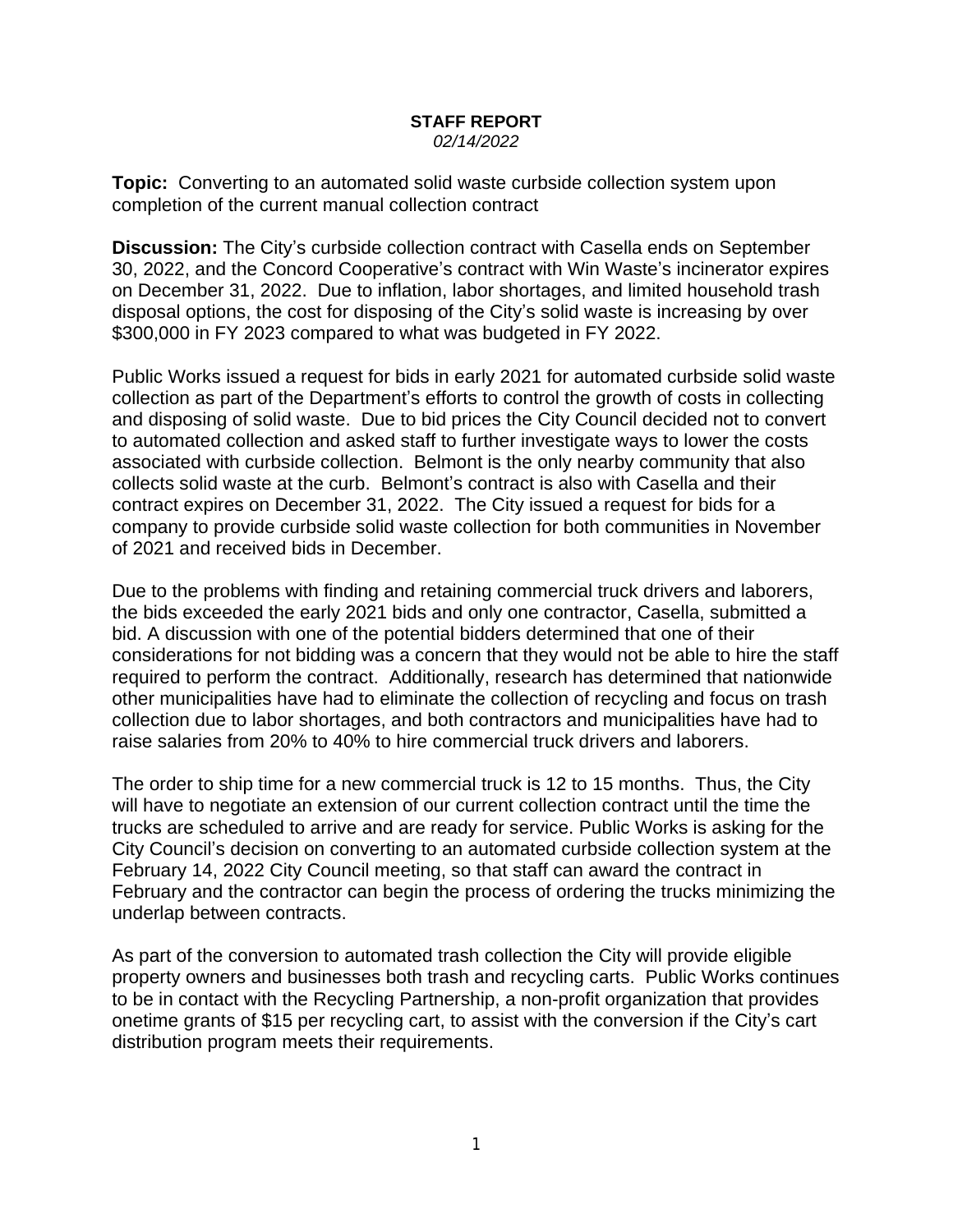The effort to obtain and deliver the carts needs to be synchronized with the start of automated collection. Additionally, the bid prices including the two received early in 2021 are based on the number of stops where a stop is defined as a container not a house or a business. Therefore, Public Works must finalize the number of containers to determine the number of stops and finalize the grant application for recycling carts. Public Works requests that the City Council also approve an updated container allowance per household/business at the February 14th meeting. Approving the cart allowance at this meeting will allow Public Works to survey City businesses to determine if their need is less than 4 carts and work with the contractor to refine their collection price to the actual number of stops.

|                         | <b>Allowance - Trash Containers</b> |                | <b>Recycling Containers</b> |              |
|-------------------------|-------------------------------------|----------------|-----------------------------|--------------|
|                         | Current                             | Proposed       | Current                     | Proposed     |
|                         | $(30$ gallon)                       | $(64$ gallon)+ | (30 gallon)                 | (96 Gallon)* |
| Single family & 3       |                                     |                | unlimited                   |              |
| Units and under         |                                     |                |                             |              |
| <b>Business</b>         |                                     |                | unlimited                   |              |
| <b>Apartments &amp;</b> |                                     |                | unlimited                   |              |
| Condo over 3 units      |                                     |                |                             |              |
|                         |                                     |                |                             |              |

Public Works' recommendation for the new cart allowance follows:

+ Public Works is working on a system that will allow residents to request a smaller trash container before the request for bids is finalized.

\* The Recycling Partnership allows the City to establish a policy that enables certain households to obtain a smaller recycling cart. This policy is based on age and disabilities.

Public Works will be recommending Transfer Station fees and other solid waste fee increases as part of the budget process.

Public Works will brief the Council on the proposed change to an automated curbside collection system and cart allowances at the meeting.

Public Works recommends the City Council approve Public Works recommendations to control the growth of costs of collecting and disposing of the City's solid waste.

**Fiscal Impact:** The City's solid waste disposal cost for FY 2023 is \$300,000 over the budget for FY 2022.